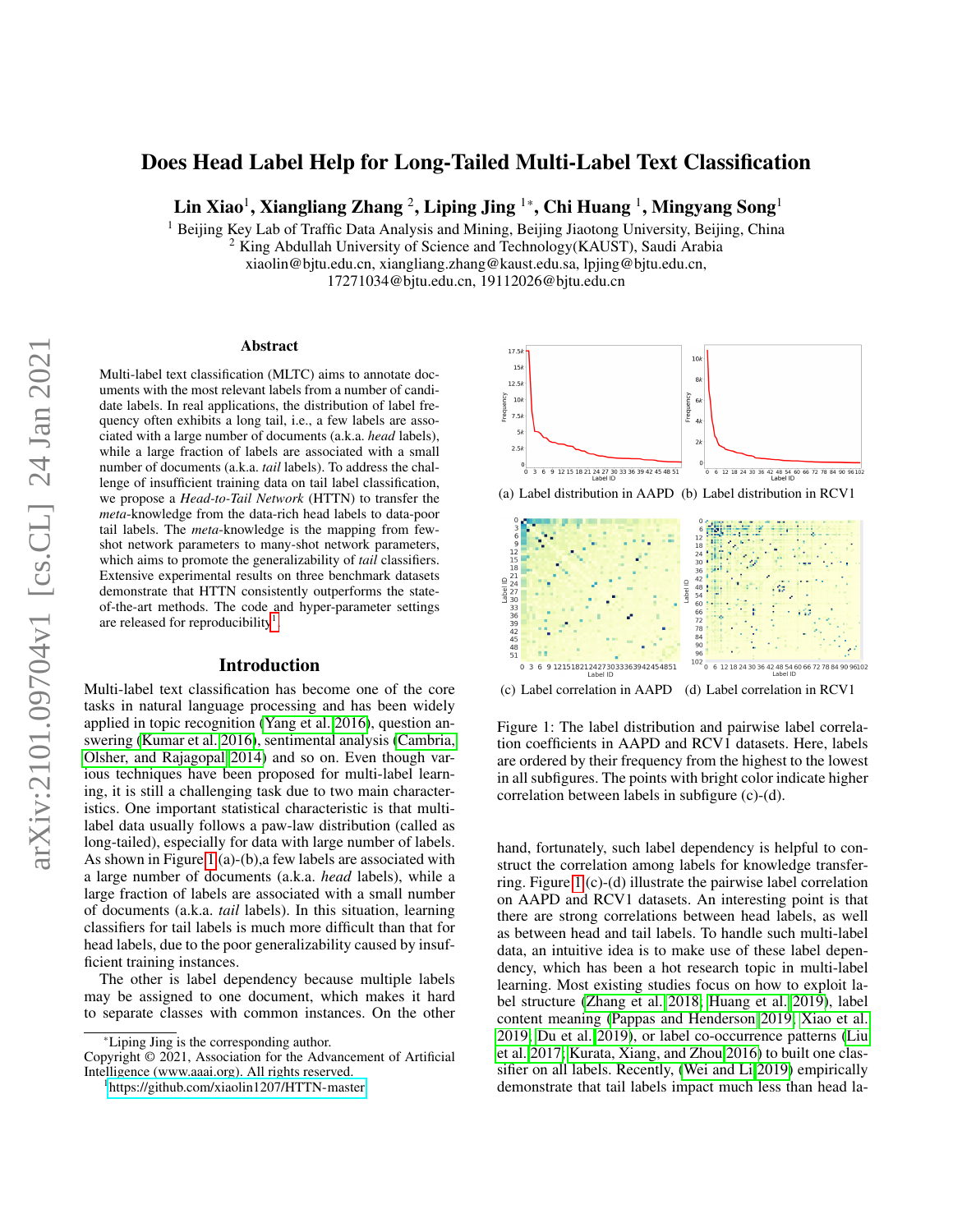bels on the whole prediction performance. We are thus inspired to investigate an interesting and important question: *Do the head labels help model construction on tail labels and further leverage long-tailed multi-label classification*?

Due to the long-tailed distribution, as we known, training head labels and tailed labels together will make the head labels dominate the learning procedure, which will sacrifice the prediction precision of head labels and recall of tail labels. To solve this issue, great effort has been done by designing proper instance sampling strategies (e.g., oversampling on tail label or undersampling on head label), constructing complex objective functions (e.g., label-aware margin loss, class-balanced loss) [\(Cao et al. 2019;](#page-7-7) [Cui et al.](#page-7-8) [2019\)](#page-7-8), or transferring knowledge from head labels to tail labels [\(Liu et al. 2019\)](#page-7-9). These methods are proposed for longtailed multi-class problems, however, long-tailed multi-label problems have barely been studied. Recently, [MacAvaney](#page-7-10) [et al.](#page-7-10) [\(2020\)](#page-7-10) exploit the extra information (label semantic embedding) to leverage the long-tailed multi-label classification. [Yuan, Xu, and Li](#page-8-4) [\(2019\)](#page-8-4) train classifiers for head labels and tail labels separately. Although they obtain impressive performance, the former suffers from high computing complexity and is limited by the existence of extra information; the later obviously ignores the correlation between head and tail labels, which has been proven important for multi-label learning.

In this paper, thus, we propose a *Head-to-Tail Network* (HTTN) for long-tailed multi-label classification task. Its main idea is to take advantage of sufficient information among head labels and label dependency between head labels and tail labels. HTTN consists of two main parts. The first part aims to learn the meta-knowledge between the learning model on few-shot data and that on many-shot data, which is implemented with the aid of data-rich head labels. The second part tries to leverage the classifier construction on tail labels by transferring meta-knowledge learnt from head labels and exploiting label dependency between head and tail labels. A good characteristic of HTTN is that only the classifier on head labels has to be trained, while the learning model on tail labels can be directly computed with the aid of meta-knowledge and their own instances. This strategy has a great by-product: once a new label with a few instances is coming, we need not retrain the whole model. Meanwhile, to improve the robustness and generalization of tail label learning, an ensemble mechanism is designed for tail label prediction. We summarize our main contributions as follows:

- A head-to-tail network (HTTN) is proposed to tackle the long tail problem in multi-label text classification.
- HTTN effectively detects model transformation strategy (denoted as meta-knowledge about learning) from fewshot learning to many-shot learning on head labels.
- HTTN efficiently builds classifier for tail label with the aid of meta-knowledge and label dependency between head and tail labels.
- HTTN obtains promising performance on three widelyused benchmark datasets by comparing with several popular baselines.

The rest of the paper is organized via four Sections. Section 2 discusses the related work. Section 3 describes the proposed HTTN model for multi-label text classification. The experimental setting and results are discussed in Section 4. A brief conclusion and future work are given in Section 5.

## Related work

Multi-label text classification (MLTC). In the line of MLTC, it has been a common knowledge to explore the label correlation. [Kurata, Xiang, and Zhou](#page-7-6) [\(2016\)](#page-7-6) adopted label co-occurrence to initialize the final hidden layer of the classifier network. [Zhang et al.](#page-8-1) [\(2018\)](#page-8-1) learn the label embedding from the label co-occurrence graph to supervise the classifier construction. In [\(Du et al. 2019\)](#page-7-4), the text-based label embedding is introduced to mine the fine-grained word-level classification clues. A joint input-label embedding model was proposed in [\(Pappas and Henderson 2019\)](#page-7-3) to capture the structure of the labels and input documents and the interactions between the two. Although multi-label learning benefits from the exploration of label correlation, these methods cannot well handle long tail problem because they treat all labels equally. In this case, the whole learning model will be dominated by the head labels. Due to the insufficiency of training instances, in fact, tail labels were disclosed having much less impact than head labels on the whole prediction performance [\(Wei and Li 2019\)](#page-8-3). The language descriptions of labels were used in [\(MacAvaney et al. 2020\)](#page-7-10) to design a soft n-gram interaction matching model for non-frequent labels. To treat head and tail labels in different manners, [\(Yuan, Xu, and Li 2019\)](#page-8-4) proposed a two-stage and ensemble learning approach. Although these methods obtain impressive results, they have limitations, such as high computing complexity, dependency on extra label information, ignorance of the label dependency among head and tail labels. Imbalanced data classification. Another stream of work attacking the long tail problem is imbalanced learning, because the numbers of instances in head labels and tail labels have a big variance. The main strategies are discussed here. *Class distribution re-balancing strategy*: The most popular ideas include under-sampling the head classes [\(Byrd and](#page-7-11) [Lipton 2019\)](#page-7-11), over-sampling the tail classes [\(Chawla et al.](#page-7-12) [2002;](#page-7-12) [Buda, Maki, and Mazurowski 2018;](#page-7-13) [Byrd and Lip](#page-7-11)[ton 2019\)](#page-7-11), and allocating large weights to tail classes in loss functions [\(Cui et al. 2019\)](#page-7-8). Unfortunately, [\(Zhou et al.](#page-8-5) [2020\)](#page-8-5) and [\(Kang et al. 2019\)](#page-7-14) empirically prove that rebalancing methods may hurt feature learning to some extent. Recently, [\(Zhou et al. 2020\)](#page-8-5) proposed a unified Bilateral-Branch Network (BBN) integrating "conventional learning branch" and "re-balancing branch". The former branch is equipped with the typical uniform sampler to learn the universal patterns for recognition, while the later branch is coupled with a reversed sampler to model the tail data. A similar idea is used in [\(Kang et al. 2019\)](#page-7-14) to decouple the learning procedure into representation learning and classification.

*Low-shot learning strategy*: The low-shot learning shares similar features to the long-tail learning, because they both contain some labels with many instances, while the other labels have only few instances. Low-shot learning aims to construct classifiers for data-poor classes with the aid of data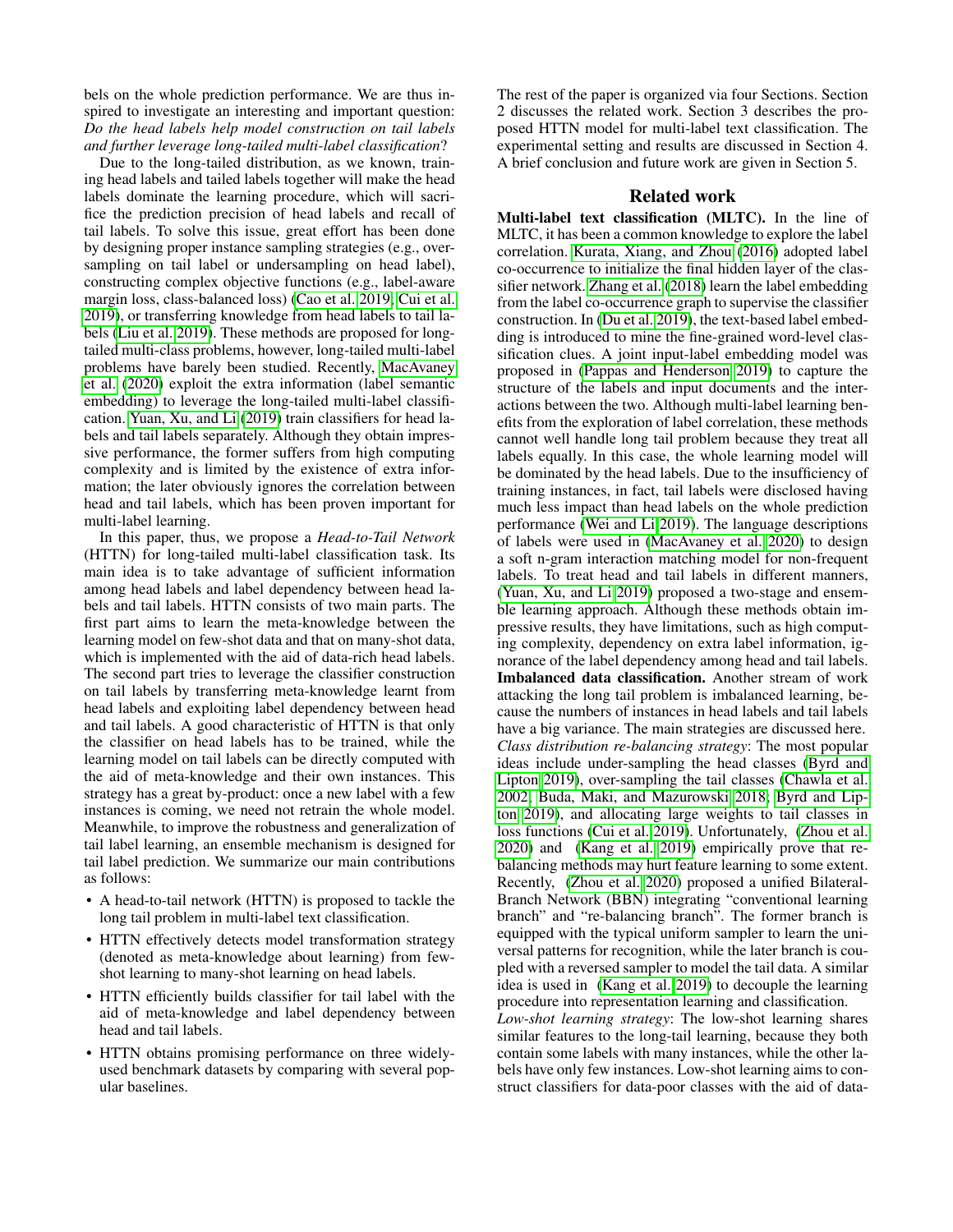rich classes [\(Hariharan and Girshick 2017;](#page-7-15) [Gidaris and Ko](#page-7-16)[modakis 2018;](#page-7-16) [Qi, Brown, and Lowe 2018\)](#page-7-17). Among them, [\(Hariharan and Girshick 2017\)](#page-7-15) generate synthetic instances based on the head classifier, and incorporate them to train tail label learning model. [Gidaris and Komodakis](#page-7-16) [\(2018\)](#page-7-16) proposed an attention based few-shot classification weight generator with the aid of base categories (i.e., head labels) to design the classifier, which can generalize better on "unseen" categories and retain the patterns trained from base categories. Similarly, based on a learner initially trained on base classes with abundant samples, a simple imprinting strategy was proposed in [\(Qi, Brown, and Lowe 2018\)](#page-7-17) to effortlessly learn the novel categories with few samples.

*Knowledge transfer strategy*: Another way to handle imbalanced data is to transfer the knowledge learned from datarich classes to help data-poor classes. For example, [Wang,](#page-8-6) [Ramanan, and Hebert](#page-8-6) [\(2017\)](#page-8-6) propose a meta-network on the space of model parameters learnt from head classes to determine the meta knowledge, which can be transferred to tail classes in a progressive manner. In [\(Liu et al. 2019\)](#page-7-9), a dynamic meta-embedding method is proposed to learn both direct feature for few-shot categories and memory feature with the aid of many-shot categories, which can handle tail recognition robustness and open recognition sensitivity.

Our proposed method HTTN also adopts the knowledge transfer strategy, but focuses on the multi-label learning problem, differing from the existing methods working from the multi-class problem. In addition, HTTN builds generalized tail classifiers directly from the meta-knowledge and their own instances, and thus has more flexibility on processing the tail and novel rare classes.

### Proposed HTTN Method

**Problem Definition:** Let  $D = \{(x_i, y_i)\}_{i=1}^N$  denote the set of documents, which consists of  $N$  documents with corresponding labels  $Y = \{y_i \in \{0,1\}^l\}$ , here l is the total number of labels. Each document contains a sequence of words,  $x_i = \{w_1, \dots, w_q, \dots, w_n\}$ , where  $w_q \in \mathbb{R}^k$  is the q-th word vector (e.g., encoded by word2vec [\(Pennington,](#page-7-18) [Socher, and Manning 2014\)](#page-7-18)). Multi-label text classification (MLTC) aims to learn a classifier from  $D$ , which can assign the most relevant labels to the new given documents. In this study, we divide the label set into two parts: *head* labels that are associated with many documents, and *tail* labels that are associated with few documents.

The number of head labels and tail labels are  $l_{head}$  and  $l_{tail}$ , respectively. The corresponding documents associated with head labels and tail labels form  $D_{head}$  and  $D_{tail}$ , respectively. There may be overlapping documents between them. If a document belongs to both head and tail label, it appears in both  $D_{head}$  and  $D_{tail}$ . The framework of the proposed Head-to-Tail Network (HTTN) is shown in Figure [2.](#page-2-0) HTTN consists of three stages in the training process. Firstly, learning the head label classifiers by using a semantic extractor  $\phi$ , which extracts the semantic information from the documents by a Bi-LSTM with attention mechanism. The classifier weights of head labels are then learned, denoted as  $M_{head}$ . Secondly, a label prototyper generates a prototype for each head label by sampling the

<span id="page-2-0"></span>

documents representation learned through  $\phi$  and then taking average of these samples with the same label, denoted by  $R_{head}$ . Thirdly, a transfer learner distils class-irrelevant meta-knowledge  $W_{transfer}$  for mapping  $R_{head}$  to  $M_{head}$ . By the learned generic meta-knowledge  $W_{transfer}$ , the classifier weights of tail labels  $M_{tail}$  can then be inferred from their corresponding label prototype  $R_{tail}$ , although only few documents are available in tail labels. The inference is done by sending given documents to the shared semantic extractor  $\phi$ , and then predicting the labels by the integration of  $M_{head}$ and  $M_{tail}$ . We next discuss the training process in details.

#### Learning Head Label Classifiers

Semantic Extractor: We adopt the bidirectional long shortterm memory (Bi-LSTM) [\(Zhou et al. 2016\)](#page-8-7) with selfattention mechanism [\(Tan et al. 2018\)](#page-7-19) to learn the document representation. With the input word  $w_q$  in a document x, the hidden states of Bi-LSTM are updated as,

$$
\overrightarrow{h_q} = LSTM(\overrightarrow{h_{q-1}}, w_q)
$$
  
\n
$$
\overleftarrow{h_q} = LSTM(\overleftarrow{h_{q-1}}, w_q)
$$
 (1)

where the hidden states  $\overrightarrow{h_q}$ ,  $\overleftarrow{h_q} \in \mathbb{R}^k$  encode the forward and backward word context representations, respectively. After taking all  $n$  words, the whole document is represented as,

$$
H = (\overrightarrow{H}, \overleftarrow{H}) \in \mathbb{R}^{2k \times n}
$$
  
\n
$$
\overrightarrow{H} = (\overrightarrow{h_1}, \overrightarrow{h_2}, \cdots, \overrightarrow{h_n})
$$
  
\n
$$
\overleftarrow{H} = (\overleftarrow{h_1}, \overleftarrow{h_2}, \cdots, \overleftarrow{h_n})
$$
\n(2)

To intensify the representation with important words in each document, we adopt the attention mechanism [\(Vaswani et al.](#page-8-8) [2017\)](#page-8-8), which has been successful used in various text mining tasks [\(Tan et al. 2018;](#page-7-19) [Al-Sabahi, Zuping, and Nadher 2018;](#page-7-20) [You et al. 2018\)](#page-8-9),

$$
E = softmax(W_1H)
$$
  

$$
r = f(EH) = (EH^T)W_2
$$
 (3)

where  $W_1 \in \mathbb{R}^{1 \times 2k}$  are the attention parameters, and  $E \in$  $\mathbb{R}^{1 \times n}$  presents the contribution of all words to the document. The final document representation  $r \in \mathbb{R}^d$  is obtained by a linear embedding layer  $f(.)$  with parameter  $W_2 \in \mathbb{R}^{2k \times d}$ .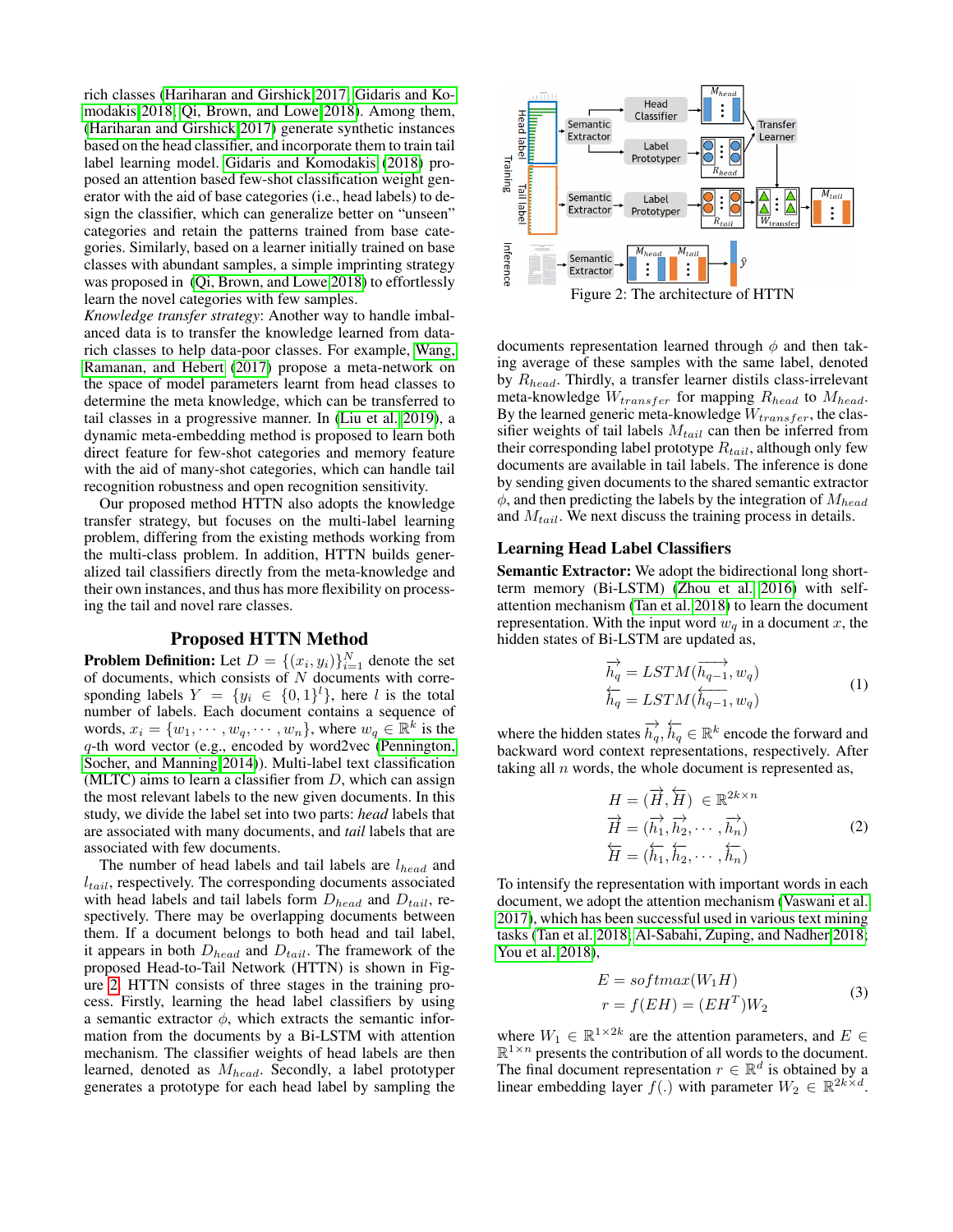It is worth noting that the semantic extractor  $r = \phi(x)$  is a shared block in the whole HTTN model.

Head Classifier Construction: Once having the document representation  $r \in \mathbb{R}^d$ , we can build the multi-label text classifier for head labels, e.g., by a one-layer neural network,

$$
\hat{y} = sigmoid(rM_{head})\tag{4}
$$

where  $M_{head} \in \mathbb{R}^{d \times l_{head}}$  is the weights to learn as head classifier parameters, and  $l_{head}$  is the number of head labels. The sigmoid function transfers the output values into probabilities for assigning multiple labels to one document. Cross-entropy is thus used as loss function, whose suitability has been proved for multi-label learning [\(Nam et al. 2014\)](#page-7-21),

$$
\mathcal{L}_c = -\sum_{j=1}^{l_{head}} \sum_{x_i \in D_{head}} (y_{ij} \log(\hat{y}_{ij}))
$$
  
 
$$
+ (1 - y_{ij}) \log(1 - \hat{y}_{ij})
$$
 (5)

where  $N$  is the number of training documents belonging to head,  $l_{head}$  is the number of head label,  $\hat{y}_{ij} \in [0, 1]$  is the predicted probability, and  $y_{ij} \in \{0, 1\}$  indicates the ground truth of the  $i$ -th document along the  $j$ -th label. The head classifier weight  $M_{head}$  can be learned by minimizing the above loss function.

### Label Prototyper

The label prototyper is designed to build a prototype for each class. We borrow the idea from meta-learning prototypical network [\(Snell, Swersky, and Zemel 2017\)](#page-7-22), which is an effective multi-class few-shot classification approach. For a head label  $j$  (same later for a tail class), we sample  $t$ documents and get their representation  $\{r_1^j, \dots, r_t^j\}$ . Then the prototype is obtained by taking average of these vectors,

$$
p_{head}^j = avg\{r_1^j, \cdots, r_t^j\}
$$
 (6)

In multi-class prototypical network [\(Snell, Swersky, and](#page-7-22) [Zemel 2017\)](#page-7-22), one prototype is built for each class, and all prototypes are independent. However, our prototypes built here in multi-label learning are correlated, because the sampled documents of one label can also be sampled for other labels. The correlation between prototypes is consistent with the correlation between labels.

#### Transfer Learner

The transfer learner is designed to link the (few-shot) label prototype  $p^j$  and the corresponding many-shot classifier parameter  $m^j$ . For head labels, we have obtained their manyshot classifier parameter  $m_{head}^j \in M_{head}$ , as well as their label prototype  $p_{head}^j$ . Therefore, a transfer function can be learned to map  $p_{head}^j$  to  $m_{head}^j$ ,  $j = 1...l_{head}$ , by minimizing

$$
\mathcal{L}_t = \sum_{j=1}^{l_{head}} ||m_{head}^j - W_{transfer}p_{head}^j||^2 \tag{7}
$$

where  $W_{transfer} \in \mathbb{R}^{d \times d}$  is the parameter of the transfer learner. It captures the generic and class irrelevant transformation from few-shot label prototypes to many-short classifier parameters. For each head label, we sample  $S$  times

to have different  $p_{head}^j$  for training a generalizable transfer learner. The S usually is a small constant, e.g., 30 or 40. The sensitivity analysis of  $S$  is presented in section 4.5.

Since the generic transfer learner maps the (few-shot) prototype to (many-shot) classifier parameters as a classirrelevant transformation, we can use it to map the (few-shot) tail prototypes to their (many-shot) classifier parameters. For a tail label  $z$ , we also sample  $t$  documents and get their representation  $\{r_1^z, \dots, r_t^z\}$  by the trained semantic extractor. Then, we use the label prototyper to get the prototype of the tail label,

$$
p_{tail}^z = avg\{r_1^z, \cdots, r_t^z\}.
$$
 (8)

Thereafter, the tail label classifier parameters are estimated by using the transfer learner,

$$
\hat{m}_{tail}^z = W_{transfer} p_{tail}^z.
$$
\n(9)

This  $\hat{m}_{tail}^z$  is an estimation of a tail classifier when it has many-shot document instances. As discussed before, one of the most important characteristics of MLTC is the label correlation caused by label co-occurrence. Although the label prototyper can capture the label co-occurrence by making a same document instance contributing to more than one label prototype since the document may have multiple labels, the label correlation has not been sufficient explored due to the random sampling process. Especially in the tail labels, fully considering the correlation between tail labels and head labels can effectively improve the classification performance on the tail labels. We thus propose a tail label attention module, which aims to enhance the tail label classifiers by exploring their correlation with the head labels. For each tail label  $p_{tail}^z$ , we calculate the attention score between it and each head prototype  $p_{head}^j$ :

$$
e_{zj} = f_{att}(p_{tail}^{z}, p_{head}^{j})
$$
  
\n
$$
\alpha_{zj} = softmax(e_{zj}) = \frac{exp(e_{zj})}{\sum_{k=1}^{l_{head}} exp(e_{jk})}
$$
  
\n
$$
p_{att}^{z} = \sum_{j} (\alpha_{zj} p_{head}^{j})
$$
  
\n
$$
p_{new}^{z} = avg(p_{att}^{z}, p_{tail}^{z}).
$$
\n(10)

Then, the same transfer learner is applied to estimate the tail label classifier parameters,

$$
\hat{m}_{tail}^z = W_{transfer} p_{new}^z \tag{11}
$$

which is concatenated with the head label classifier, forming the whole classifier for inference:

$$
M = cat[M_{head} : \hat{M}_{tail}]. \tag{12}
$$

Given a testing document, it will first go through the semantic extractor  $\phi$  to have its representation vector r, and then get the predicted label by  $\hat{y} = sigmoid(rM)$ .

Ensemble HTTN: In early research, ensembles were proven empirically and theoretically to possess better performance than any single component. Hence, to improve the robustness of the classification process, we extend HTTN in an ensemble way. Ensemble HTTN (EHTTN) is designed to increase the accuracy of a single classifier by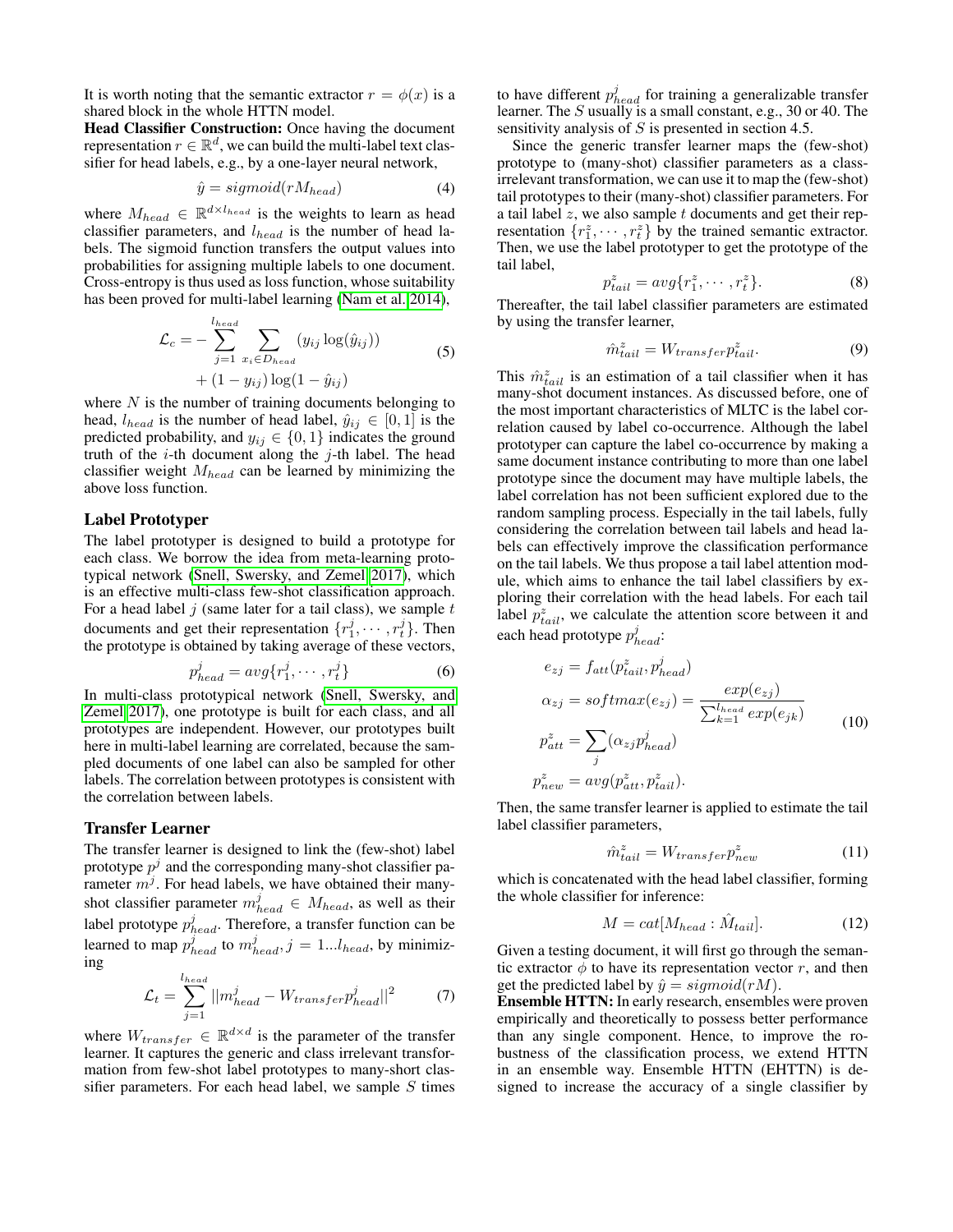Table 1: Summary of Experimental Datasets.

| <b>Datasets</b>    | N      | $\mathcal{M}$           |                  |      |              |                   | W      |
|--------------------|--------|-------------------------|------------------|------|--------------|-------------------|--------|
| RCV <sub>1</sub>   | 23.149 | 781.265 47.236 103 3.18 |                  |      | 729.67       | 259.47            | 269.23 |
| AAPD               | 54.840 | 1.000                   | 69.399           | - 54 | 2.41 2444.04 | 163.42            | 171.65 |
| $EUR-Lex$   13.905 |        | 3.865                   | 33246 3.714 5.32 |      | 19.93        | 1.217.47 1.242.13 |        |

<span id="page-4-0"></span>N is the number of training instances, M is the number of test instances, D is the total number of words, L is the total number of classes,  $\bar{L}$  is the average number of labels per document,  $\tilde{L}$  is the average number of documents per label,  $\bar{W}$  is the average number of words per document in the training set,  $\tilde{W}$  is the average number of words per document in the testing set.

building several different tail classifiers. In summary, we sample the documents belonging to tail labels G times, and use the transfer learner to obtain multiple classifier weights  $\{\hat{M}^1_{tail}, \cdots, \hat{M}^G_{tail}\}$  for tail labels, and thus multiple  $\{M_1, \cdots, M_G\}$  used for inference. Ensemble HTTN has the following advantages: 1) Robustness. If only sampling once, the model will be greatly affected by the quality of the randomly sampled documents. However, ensemble HTTN can avoid the caused problems. 2) Flexibility. Ensemble HTTN is flexible on handling tail labels with different number of instances. Even in the long-tail part, some tail labels have dozens of instances, while the others have a few instances. Using a single batch of a fixed number of instances may under-sample the former and leave the latter out.

### Experiments

In this section, we evaluate the proposed model on three datasets by comparing with the state-of-the-art methods in terms of widely used metrics, P@K and nDCG@K  $(k=1,3,5)$  and F1-score.

### Experimental Setting

Datasets: Three multi-label text datasets are used to evaluate the HTTN model, AAPD, RCV1 and EUR-Lex. Their label distributions all follow the power-low distribution, as shown in Figure [1](#page-0-1) (the label distribution of EUR-Lex is presented in the supplementary document due to the space limit). The benchmark datasets have defined the training and testing split. We follow the same data usage for all evaluated models. The datasets are summarized in Table [1.](#page-4-0)

Baseline Models: To demonstrate the effectiveness of HTTN on the benchmark datasets, we selected the seven most representative baseline models in the different groups of related work discussed in the second session.

- Joint: it uses Bi-LSTM with self-attention mechanism to tackle multi-label text classification without differentiating the head and tail labels, i.e., learning the classifier for them in a joint way.
- XML-CNN [\(Liu et al. 2017\)](#page-7-5): it adopts Convolutional Neural Network (CNN) and a dynamic pooling technique to extract high-level feature for large-scale multi-label text classification.
- DXML [\(Zhang et al. 2018\)](#page-8-1): it tries to solve the multi-label long tail problem by considering the label structure from the label co-occurrence graph.
- LTMCP [\(Yuan, Xu, and Li 2019\)](#page-8-4): it introduces an ensemble method to tackle long-tailed multi-label training. The

DNN and linear classifier are combined to deal with the head label and tail label respectively.

- BBN [\(Zhou et al. 2020\)](#page-8-5): it takes care of both representation learning and classifier learning for exhaustively improving the performance of long-tailed tasks.
- **Imprinting** [\(Qi, Brown, and Lowe 2018\)](#page-7-17): it computes embeddings of novel examples and set novel weights in the final layer directly.
- OLTR [\(Liu et al. 2019\)](#page-7-9): it learns dynamic metaembedding in order to share visual knowledge between head and tail classes.

Parameter Setting: For all three datasets, we use Glove [\(Pennington, Socher, and Manning 2014\)](#page-7-18) to get the word embedding in 300-dim. LSTM hidden state dimension k is set to 300. The parameter  $d = 128$  for  $W_2$  and  $W_{transfer}$ . The number of sampled instances t for label prototyper in AAPD, RCV1 and EUR-Lex are  $t = 5, 5, 1$ , respectively. The whole model is trained via Adam [\(Kingma](#page-7-23) [and Ba 2014\)](#page-7-23) with the learning rate being 0.001. AAPD and RCV1 have 54 and 103 labels, respectively. To test the performance on different number of tail labels, we set  $l_{tail}=18$ and 9 in AAPD, and  $l_{tail}=28$  and 14 in RCV1. For EUR-Lex dataset, we select the last 768 one-shot tail labels and the 1238 less than three-shot tail labels. For the ensemble HTTN, we set  $G = 30$  for AAPD and RCV1.  $G = 1$  for EUR-Lex, because there are many one-shot labels in EUR-Lex. We used the default parameters for the DXML, XML-CNN, EXAM, and LTMCP models. The baselines OLTR, Imprinting, and BBN deal with the long tail problem on the image recognition, the feature extractor used was the ResNet-10, ResNet-32 and others. For a fair comparison, we replace the feature extractor with Bi-LSTM with attention. The parameters of all baselines are either adopted from their original papers or determined by experiments.

### Results Comparison and Discussion

The results on three datasets are presented in Table [2,](#page-5-0) Table [3,](#page-5-0) and Table [4.](#page-5-0) The best results are marked in bold. From Table [2](#page-5-0) to Table [4,](#page-5-0) we can make a number of observations. Firstly, *Imprinting* is worse than other methods because it only copies the embedding activations for a novel exemplar as the new set of classifier parameters. DXML explores the label correlation by the label graph to alleviate the long tail problem in MLTC, so they can get the satisfying results. OLTR learns the dynamic meta-embedding to help the tail label classification. LTMXP combines linear model and DNN to train the documents belonging to tail label and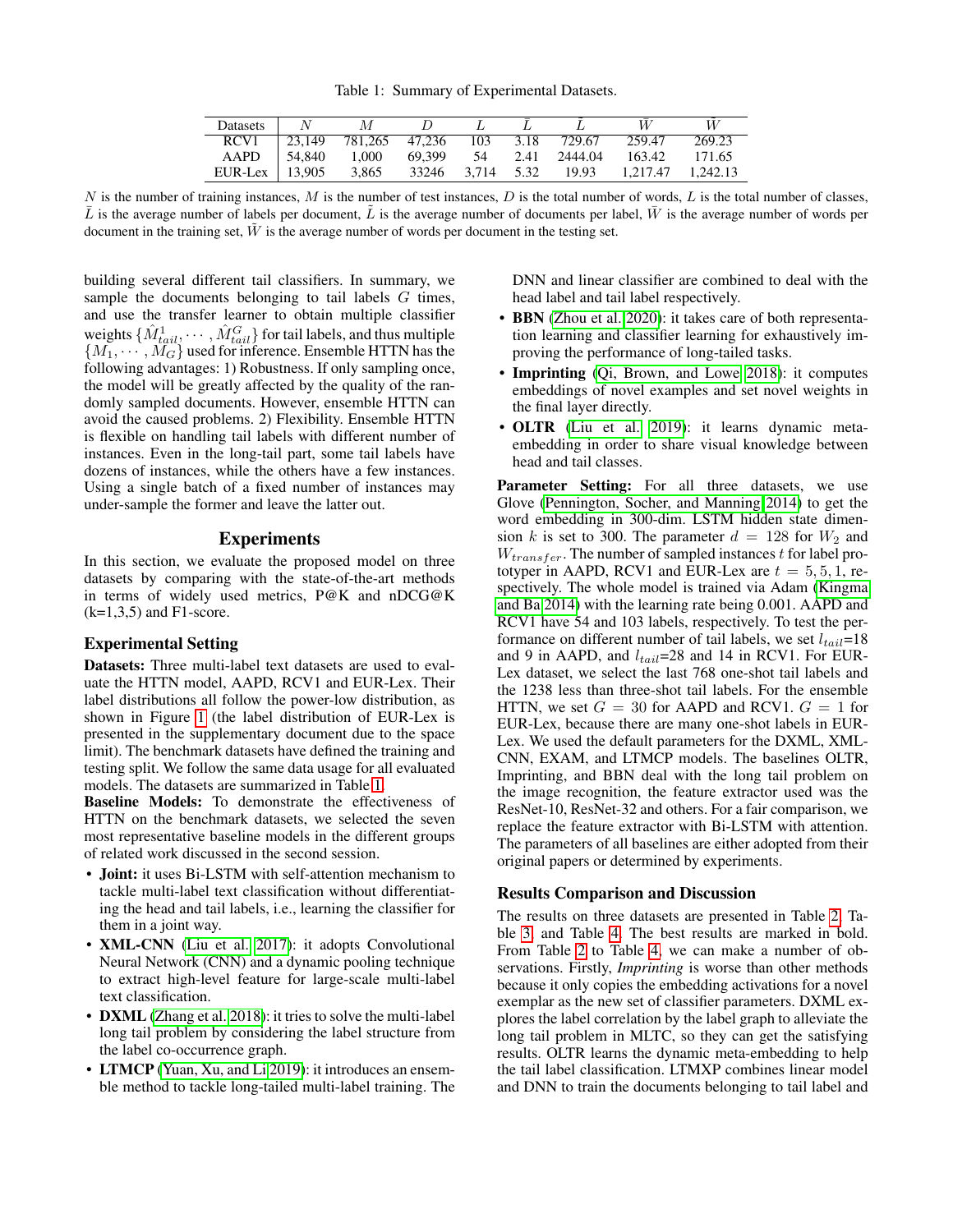<span id="page-5-0"></span>

|                 |              |       | o     |       |        |        |                       |
|-----------------|--------------|-------|-------|-------|--------|--------|-----------------------|
| Method          |              | P@1   | P@3   | P@5   | nDCG@3 | nDCG@5 | F <sub>1</sub> -score |
| Joint           |              | 78.20 | 55.21 | 37.89 | 73.42  | 77.63  | 63.88                 |
| DXML            |              | 80.54 | 56.30 | 39.16 | 77.23  | 80.99  | 65.13                 |
| <b>XML-CNN</b>  |              | 74.38 | 53.84 | 37.79 | 71.12  | 75.93  | 65.35                 |
| <b>OLTR</b>     |              | 78.96 | 56.28 | 38.60 | 74.66  | 78.58  | 62.48                 |
| Imprinting      |              | 68.68 | 38.22 | 23.71 | 55.30  | 55.67  | 25.58                 |
| <b>BBN</b>      |              | 81.56 | 57.81 | 39.10 | 76.92  | 80.06  | 66.73                 |
| $l_{tail} = 18$ | <b>LTMCP</b> | 78.12 | 55.19 | 37.67 | 75.18  | 75.43  | 62.84                 |
| $l_{tail}$ =18  | <b>HTTN</b>  | 82.04 | 57.12 | 39.33 | 76.98  | 80.69  | 67.71                 |
| $l_{tail} = 18$ | <b>EHTTN</b> | 83.34 | 59.06 | 40.30 | 77.75  | 81.65  | 68.84                 |
| $l_{tail}=9$    | <b>LTMCP</b> | 78.51 | 56.02 | 38.46 | 75.19  | 76.05  | 63.59                 |
| $l_{tail} = 9$  | <b>HTTN</b>  | 82.49 | 58.72 | 40.31 | 78.20  | 81.24  | 68.14                 |
| $t_{tail} = 9$  | <b>EHTTN</b> | 83.84 | 59.92 | 40.79 | 79.27  | 82.67  | 69.25                 |

Table 2: Comparing HTTN with baselines on AAPD dataset.

Table 3: Comparing HTTN with baselines on RCV1 dataset.

| Method          |              | P@1   | P@3   | P@5   | nDCG@3 | nDCG@5 | F <sub>1</sub> -score |
|-----------------|--------------|-------|-------|-------|--------|--------|-----------------------|
| Joint           |              | 92.18 | 72.33 | 47.35 | 83.02  | 81.47  | 75.19                 |
| DXML            |              | 94.04 | 78.65 | 54.38 | 89.83  | 90.21  | 75.76                 |
| <b>XML-CNN</b>  |              | 95.75 | 78.63 | 54.94 | 89.89  | 90.77  | 75.92                 |
| <b>OLTR</b>     |              | 93.79 | 61.36 | 44.78 | 74.37  | 77.05  | 56.44                 |
| Imprinting      |              | 77.38 | 47.96 | 31.45 | 58.83  | 57.91  | 26.35                 |
| <b>BBN</b>      |              | 94.61 | 77.98 | 54.25 | 88.97  | 89.68  | 78.65                 |
| $l_{tail}=28$   | <b>LTMCP</b> | 90.47 | 74.57 | 51.59 | 85.31  | 85.83  | 73.99                 |
| $l_{tail}=28$   | <b>HTTN</b>  | 94.11 | 75.92 | 52.85 | 87.02  | 87.98  | 76.09                 |
| $l_{tail} = 28$ | <b>EHTTN</b> | 95.62 | 77.25 | 54.28 | 87.46  | 88.46  | 76.92                 |
| $l_{tail}=14$   | <b>LTMCP</b> | 91.39 | 73.04 | 49.76 | 83.30  | 83.93  | 74.67                 |
| $l_{tail}$ =14  | <b>HTTN</b>  | 94.70 | 77.83 | 54.21 | 88.49  | 89.05  | 76.86                 |
| $l_{tail}=14$   | <b>EHTTN</b> | 95.86 | 78.92 | 55.27 | 89.61  | 90.86  | 77.72                 |

Table 4: Comparing HTTN with baselines on EUR-Lex dataset.

|                   |              | ັ     |       |       |        |        |                       |
|-------------------|--------------|-------|-------|-------|--------|--------|-----------------------|
| Method            |              | P@1   | P@3   | P@5   | nDCG@3 | nDCG@5 | F <sub>1</sub> -score |
| Joint             |              | 79.04 | 64.89 | 55.00 | 69.20  | 63.60  | 52.51                 |
| <b>DXML</b>       |              | 80.41 | 66.74 | 56.33 | 70.03  | 63.18  | 53.28                 |
| <b>XML-CNN</b>    |              | 78.20 | 65.93 | 53.81 | 68.41  | 60.54  | 51.98                 |
| <b>OLTR</b>       |              | 65.62 | 52.34 | 42.69 | 55.73  | 50.57  | 22.64                 |
| Imprinting        |              | 62.16 | 40.25 | 29.07 | 45.46  | 38.24  | 9.94                  |
| <b>BBN</b>        |              | 76.22 | 60.40 | 49.45 | 64.26  | 58.54  | 41.01                 |
| $l_{tail} = 1238$ | LTMCP        | 75.23 | 60.12 | 49.36 | 64.89  | 58.23  | 48.10                 |
| $l_{tail}$ =768   | <b>LTMCP</b> | 77.26 | 62.39 | 52.10 | 67.18  | 60.54  | 50.33                 |
| $l_{tail}$ =1238  | <b>HTTN</b>  | 80.53 | 66.96 | 55.71 | 70.35  | 63.87  | 53.44                 |
| $l_{tail}$ =768   | <b>HTTN</b>  | 81.14 | 67.62 | 56.38 | 70.89  | 64.42  | 53.72                 |

head label respectively. However, OLTR and LTMXP both don't consider the correlation between the head labels and tail labels, which is in fact important for long tail MLTC task. The *Joint* method trained the documents belonging to the head labels and the tail labels jointly together, resulting in good results on the head labels, but bad results on the tail labels. The EHTTN transfers the meta-knowledge from the head labels to tail labels, and ensembles multiple sampled documents from tail labels to further improve the robustness of tail label classification. The results demonstrate the superiority of the proposed EHTTN on all metrics for MLTC. In EUR-Lex training set, there are 768 labels with only one training document. So  $l_{tail} = 768$  is a setting equivalent to one-shot learning. The high data scarcity causes several methods have poor performance. Especially in OLTR method that borrows information from the learned memory to help tail label classification, it cannot get a comprehensive

memory to help tail label classification, because each tail label has only one document. HTTN in this one-shot setting outperform other methods on all measures. It is also interesting to find in all three datasets that HTTN/EHTTN performs better when  $l_{tail}$  is smaller. The reason is that when  $l_{tail}$  is smaller, more head labels are used for distilling  $W_{transfer}$  to have richer meta-knowledge. We present the detailed analysis of the impact of  $l_{tail}$  in the supplementary document. The results in Table [2, 3,](#page-5-0) and [4](#page-5-0) answer the question we had: *the head labels do help a lot for long-tailed multi-label text classification*. In addition, *more head labels can be more helpful on learning the meta-knowledge*.

### Ablation Test

An ablation test would provide informative analysis about the effect of different components of the proposed HTTN, which can be taken apart as HTTN without attention mod-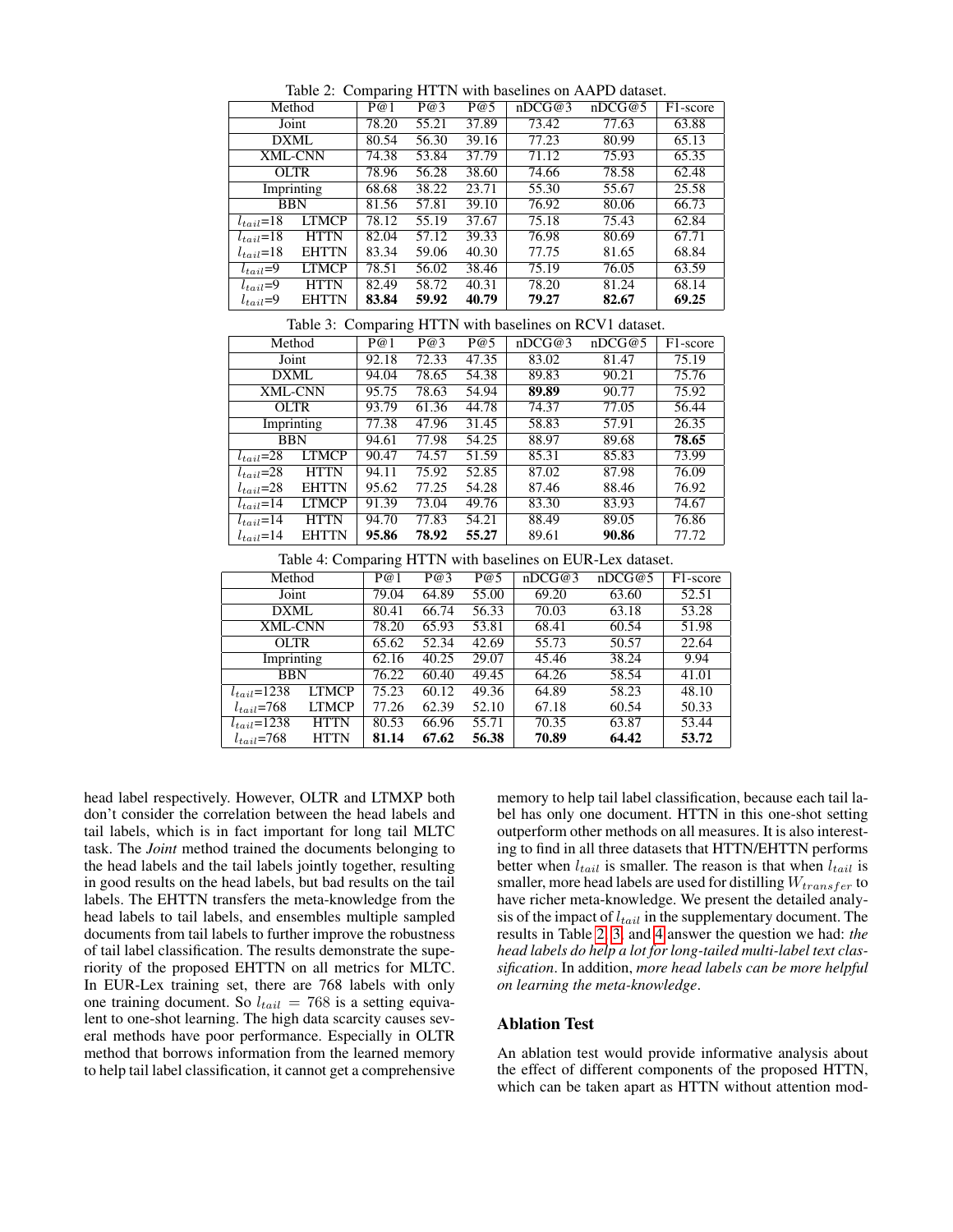<span id="page-6-0"></span>

Figure 3: Ablation test on two datasets.

<span id="page-6-1"></span>

Figure 4: F1-score on RCV1 tail labels.

ular and fine-tuning (denoted as  $H-F-A$ ), HTTN without fine-tuning (H−F) but with attention, the complete HTTN (H), and the ensemble of multiple HTTN (denoted as EH) in Figure [3.](#page-6-0) The results were obtained on AAPD and RCV1 datasets. There are two interesting observations: 1) It is always preferable to use the ensemble strategy, as shown by the superior performance of EH; and 2) The result of H−F is always better than H−F−A, because the attention modular is designed to explore the correlation between the head and tail labels, thus improves the classification performance. H is better than H−F−A and H−F, indicating the finetuning can further improve classification performance.

#### Performance analysis on tail labels

To further verify the proposed HTTN, we compare it with *Joint* and BBN [\(Zhou et al. 2020\)](#page-8-5) on only tail labels. Figure [4](#page-6-1) shows their F1-score on the tail labels in RCV1. We can see that the F1-scores of HTTN on most of the tail labels are higher than those from the *Joint* and BBN model, especially on the extreme tail label 97, 98, 99 and 100. The number of documents belonging to them is 6, 3, 2, 2, respectively. Due to the high data scarcity, the results predicted by *Joint* and BNN on them are all 0 (no positive). The meta-knowledge learned in HTTN does help to build effective tail label classifiers, making non-zero positive prediction.

#### Sensitivity of  $S$  in transfer learner

For investigating the impact of the number of sampling frequency  $S$  in transfer learner, we vary  $S$  from 5 to 60, and show its influence on F1-score in Figure [5.](#page-6-2) Increasing S from 5 to 20 can greatly help HTTN to gain strong improvement in both datasets. That's to say, sampling multiple prototypes in head labels can effectively strengthen the

<span id="page-6-2"></span>

Figure 5: Sensitivity to the sampling frequency.

<span id="page-6-3"></span>

Figure 6: The HTTN members in EHTTN.

generalizability of  $W_{transfer}$  and distil the class irrelevant meta-knowledge to transfer..

#### Analysis of ensemble HTTN

In order to further verify the robustness and effectiveness of Ensemble HTTN, in Figure [6,](#page-6-3) we compare the results of EHTTN with that of the worst member (HTTN\_min), the best member (HTTN\_max) and the average results of all members (HTTN avg). We can see that EHTTN always achieves the best. Learning only one  $\hat{M}_{tail}$  can result in unstable performance, depending on the quality of the sampled instances. Learning more  $\hat{M}_{tail}$  can strengthen the classifier with higher robustness and diversity.

In summary, extensive experiments are carried out on three MLTC benchmark datasets with various scales. The results demonstrate that the proposed HTTN can achieve superior performance compared with the seven baselines. In particular, effectiveness of HTTN is shown on tail labels.

#### **Conclusions**

A Head-to-Tail Network (HTTN) is proposed in this paper for long tail multi-label text classification. By using the documents belonging to the head labels, a transfer learner learns the meta-knowledge, which maps the class weights learned by few-shot to the class weights learned by many-shot. This generic and class-irrelevant meta-knowledge effectively improves the tail label classification performance. Extensive experiments on benchmark datasets demonstrate the superiority of HTTN, comparing with the state-of-the-art methods. With HTTN, the head labels do help for long-tailed multilabel text classification.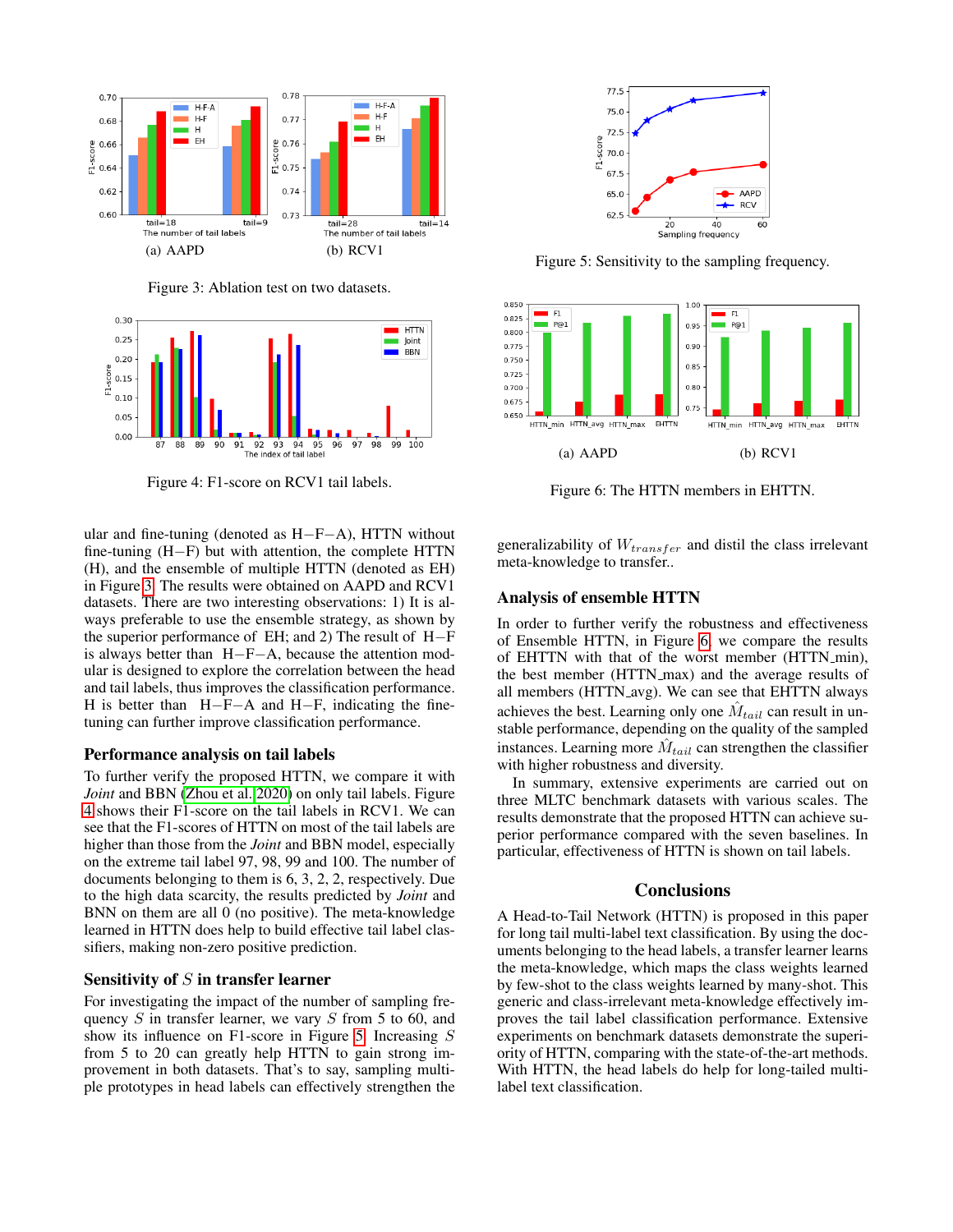# Acknowledgments

This work was supported in part by the National Natural Science Foundation of China under Grant 61822601, 61773050, 61632004 and 61828302; The Beijing Natural Science Foundation under Grant Z180006; The National Key Research and Development Program of China under Grant 2020AAA0106800 and 2017YFC1703506; The Fundamental Research Funds for the Central Universities (2019JBZ110); And King Abdullah University of Science&Technology, under award number FCC/1/1976-19- 01.

### References

<span id="page-7-20"></span>Al-Sabahi, K.; Zuping, Z.; and Nadher, M. 2018. A hierarchical structured self-attentive model for extractive document summarization (HSSAS). *IEEE Access* 6: 24205– 24212.

<span id="page-7-13"></span>Buda, M.; Maki, A.; and Mazurowski, M. A. 2018. A systematic study of the class imbalance problem in convolutional neural networks. *Neural Networks* 106: 249–259.

<span id="page-7-11"></span>Byrd, J.; and Lipton, Z. 2019. What is the effect of importance weighting in deep learning? In *International Conference on Machine Learning*, 872–881.

<span id="page-7-1"></span>Cambria, E.; Olsher, D.; and Rajagopal, D. 2014. Sentic-Net 3: a common and common-sense knowledge base for cognition-driven sentiment analysis. In *Twenty-eighth AAAI conference on artificial intelligence*.

<span id="page-7-7"></span>Cao, K.; Wei, C.; Gaidon, A.; Arechiga, N.; and Ma, T. 2019. Learning imbalanced datasets with label-distribution-aware margin loss. In *Advances in Neural Information Processing Systems*, 1567–1578.

<span id="page-7-12"></span>Chawla, N. V.; Bowyer, K. W.; Hall, L. O.; and Kegelmeyer, W. P. 2002. SMOTE: synthetic minority over-sampling technique. *Journal of artificial intelligence research* 16: 321– 357.

<span id="page-7-8"></span>Cui, Y.; Jia, M.; Lin, T.-Y.; Song, Y.; and Belongie, S. 2019. Class-balanced loss based on effective number of samples. In *Proceedings of the IEEE Conference on Computer Vision and Pattern Recognition*, 9268–9277.

<span id="page-7-4"></span>Du, C.; Chen, Z.; Feng, F.; Zhu, L.; Gan, T.; and Nie, L. 2019. Explicit interaction model towards text classification. In *Proceedings of the AAAI Conference on Artificial Intelligence*, volume 33, 6359–6366.

<span id="page-7-16"></span>Gidaris, S.; and Komodakis, N. 2018. Dynamic few-shot visual learning without forgetting. In *Proceedings of the IEEE Conference on Computer Vision and Pattern Recognition*, 4367–4375.

<span id="page-7-15"></span>Hariharan, B.; and Girshick, R. 2017. Low-shot visual recognition by shrinking and hallucinating features. In *Proceedings of the IEEE International Conference on Computer Vision*, 3018–3027.

<span id="page-7-2"></span>Huang, X.; Chen, B.; Xiao, L.; and Jing, L. 2019. Labelaware Document Representation via Hybrid Attention for Extreme Multi-Label Text Classification. *arXiv preprint arXiv:1905.10070* .

<span id="page-7-14"></span>Kang, B.; Xie, S.; Rohrbach, M.; Yan, Z.; Gordo, A.; Feng, J.; and Kalantidis, Y. 2019. Decoupling Representation and Classifier for Long-Tailed Recognition. In *International Conference on Learning Representations*.

<span id="page-7-23"></span>Kingma, D. P.; and Ba, J. 2014. Adam: A method for stochastic optimization. *arXiv preprint arXiv:1412.6980* .

<span id="page-7-0"></span>Kumar, A.; Irsoy, O.; Ondruska, P.; Iyyer, M.; Bradbury, J.; Gulrajani, I.; Zhong, V.; Paulus, R.; and Socher, R. 2016. Ask me anything: Dynamic memory networks for natural language processing. In *International Conference on Machine Learning*, 1378–1387.

<span id="page-7-6"></span>Kurata, G.; Xiang, B.; and Zhou, B. 2016. Improved neural network-based multi-label classification with better initialization leveraging label co-occurrence. In *Proceedings of the 2016 Conference of the North American Chapter of the Association for Computational Linguistics: Human Language Technologies*, 521–526.

<span id="page-7-5"></span>Liu, J.; Chang, W.-C.; Wu, Y.; and Yang, Y. 2017. Deep learning for extreme multi-label text classification. In *Proceedings of the 40th International ACM SIGIR Conference on Research and Development in Information Retrieval*, 115–124.

<span id="page-7-9"></span>Liu, Z.; Miao, Z.; Zhan, X.; Wang, J.; Gong, B.; and Yu, S. X. 2019. Large-scale long-tailed recognition in an open world. In *Proceedings of the IEEE Conference on Computer Vision and Pattern Recognition*, 2537–2546.

<span id="page-7-10"></span>MacAvaney, S.; Dernoncourt, F.; Chang, W.; Goharian, N.; and Frieder, O. 2020. Interaction Matching for Long-Tail Multi-Label Classification. *arXiv preprint arXiv:2005.08805* .

<span id="page-7-21"></span>Nam, J.; Kim, J.; Mencía, E. L.; Gurevych, I.; and Fürnkranz, J. 2014. Large-scale multi-label text classification-revisiting neural networks. In *Joint european conference on machine learning and knowledge discovery in databases*, 437–452. Springer.

<span id="page-7-3"></span>Pappas, N.; and Henderson, J. 2019. Gile: A generalized input-label embedding for text classification. *Transactions of the Association for Computational Linguistics* 7: 139– 155.

<span id="page-7-18"></span>Pennington, J.; Socher, R.; and Manning, C. 2014. Glove: Global vectors for word representation. In *Proceedings of the 2014 conference on empirical methods in natural language processing (EMNLP)*, 1532–1543.

<span id="page-7-17"></span>Qi, H.; Brown, M.; and Lowe, D. G. 2018. Low-shot learning with imprinted weights. In *Proceedings of the IEEE conference on computer vision and pattern recognition*, 5822– 5830.

<span id="page-7-22"></span>Snell, J.; Swersky, K.; and Zemel, R. 2017. Prototypical networks for few-shot learning. In *Advances in neural information processing systems*, 4077–4087.

<span id="page-7-19"></span>Tan, Z.; Wang, M.; Xie, J.; Chen, Y.; and Shi, X. 2018. Deep semantic role labeling with self-attention. In *Thirty-Second AAAI Conference on Artificial Intelligence*.